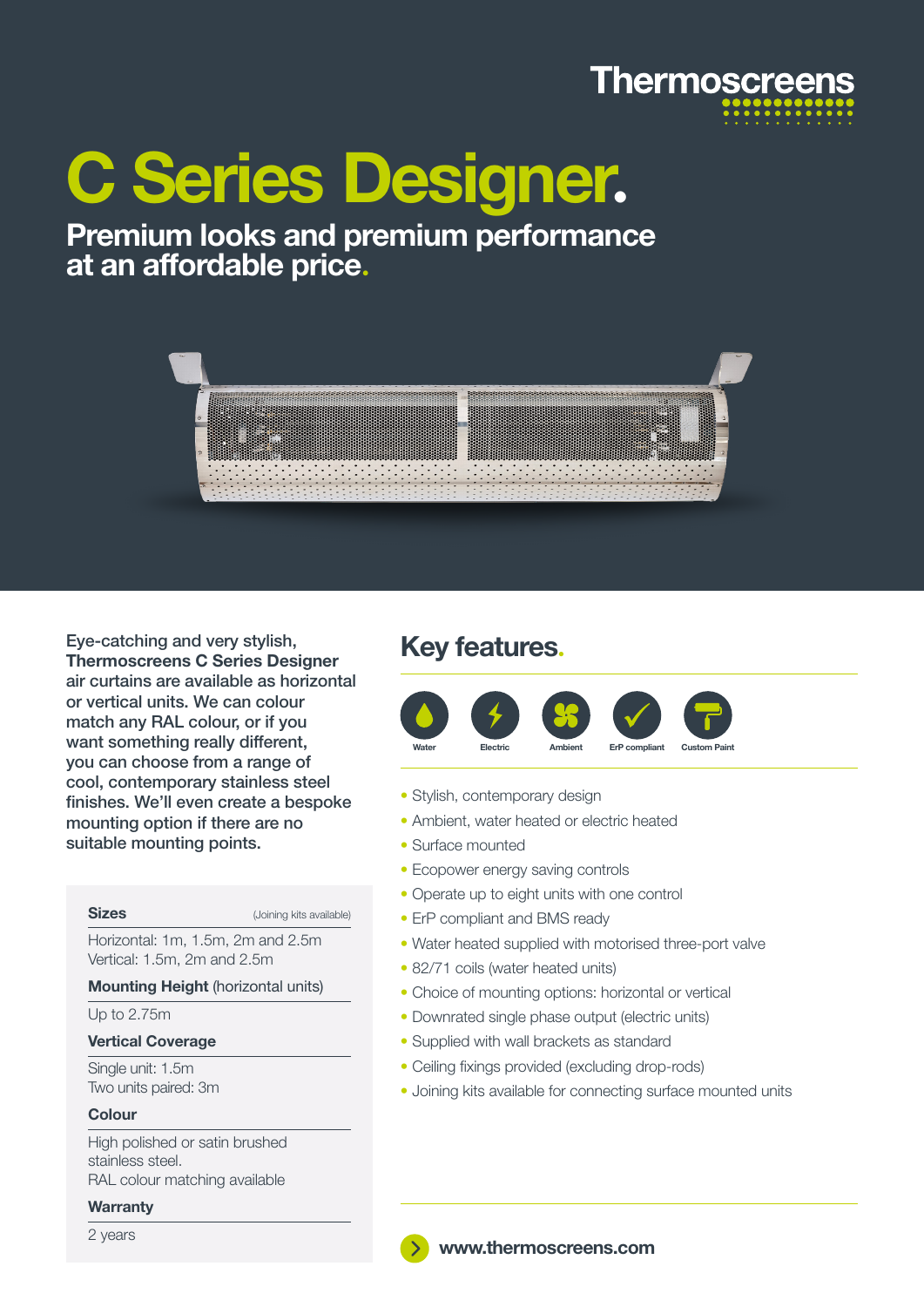## C Series Designer**.** Horizontal

| <b>Thermoscreens</b> |  |  |  |  |  |  |                      |  |
|----------------------|--|--|--|--|--|--|----------------------|--|
|                      |  |  |  |  |  |  |                      |  |
|                      |  |  |  |  |  |  | .                    |  |
|                      |  |  |  |  |  |  | $\cdots\cdots\cdots$ |  |

| <b>C Series Designer   Horizontal</b> |                                                   |                         |                                   |                               |                                 |                                                 |                       |    |                                         |    |
|---------------------------------------|---------------------------------------------------|-------------------------|-----------------------------------|-------------------------------|---------------------------------|-------------------------------------------------|-----------------------|----|-----------------------------------------|----|
| <b>Model</b>                          | <b>Dimensions</b><br>$(L \times W \times D)$ (mm) | <b>Supply</b><br>(50Hz) | <b>Loading</b> $(A)$<br>per phase | <b>Heat</b><br>output<br>(KW) | <b>Max</b><br>velocity<br>(m/s) | <b>Max air</b><br>volume<br>(m <sup>3</sup> /h) | <b>Weight</b><br>(kq) | н  | <b>Noise output</b><br>$dB(A)$ @3m<br>M | L  |
| <b>Electric</b>                       |                                                   |                         |                                   |                               |                                 |                                                 |                       |    |                                         |    |
| D1000E                                | 1130x362x242                                      | 400V~3P&N               | 13.7                              | 4.5/9                         | 8.5                             | 1125                                            | 31                    | 55 | 53                                      | 50 |
| D1500E                                | 1650x362x242                                      | 400V~3P&N               | 18.3                              | 6/12                          | 8.5                             | 1620                                            | 44                    | 55 | 53                                      | 49 |
| D2000E                                | 2130x362x242                                      | 400V~3P&N               | 27.2                              | 9/18                          | 8.5                             | 2250                                            | 60                    | 56 | 54                                      | 50 |
| D2500E                                | 2780x362x242                                      | 400V~3P&N               | 32.0                              | 10.5/21                       | 8.5                             | 2745                                            | 75                    | 58 | 55                                      | 51 |
| <b>Water 82/71</b>                    |                                                   |                         |                                   |                               |                                 |                                                 |                       |    |                                         |    |
| D1000W                                | 1130x362x242                                      | 230V~1P&N               | 0.7                               | 6                             | 8.0                             | 1060                                            | 32                    | 55 | 53                                      | 50 |
| D1500W                                | 1650x362x242                                      | 230V~1P&N               | 0.9                               | 9                             | 8.0                             | 1530                                            | 45                    | 55 | 53                                      | 49 |
| D2000W                                | 2130x362x242                                      | 230V~1P&N               | 1.1                               | 12                            | 8.0                             | 2124                                            | 62                    | 56 | 54                                      | 50 |
| D2500W*                               | 2780x362x242                                      | 230V~1P&N               | 1.6                               | 15                            | 8.0                             | 2590                                            | 77                    | 58 | 55                                      | 51 |
| <b>Ambient</b>                        |                                                   |                         |                                   |                               |                                 |                                                 |                       |    |                                         |    |
| D1000A                                | 1130x362x242                                      | 230V~1P&N               | 0.7                               |                               | 8.5                             | 1125                                            | 31                    | 55 | 53                                      | 50 |
| D1500A                                | 1650x362x242                                      | 230V~1P&N               | 0.9                               |                               | 8.5                             | 1620                                            | 44                    | 55 | 53                                      | 49 |
| D2000A                                | 2130x362x242                                      | 230V~1P&N               | 1.1                               |                               | 8.5                             | 2250                                            | 60                    | 56 | 54                                      | 50 |
| D2500A                                | 2780x362x242                                      | 230V~1P&N               | 0.9                               |                               | 8.5                             | 2745                                            | 75                    | 58 | 55                                      | 51 |

\*The D2500W unit consists of two air curtains in a row or in a stack (D1000W + D1500W). Each separate air curtain needs its own flow / return pipework with control valve to be installed on site, external to the unit.

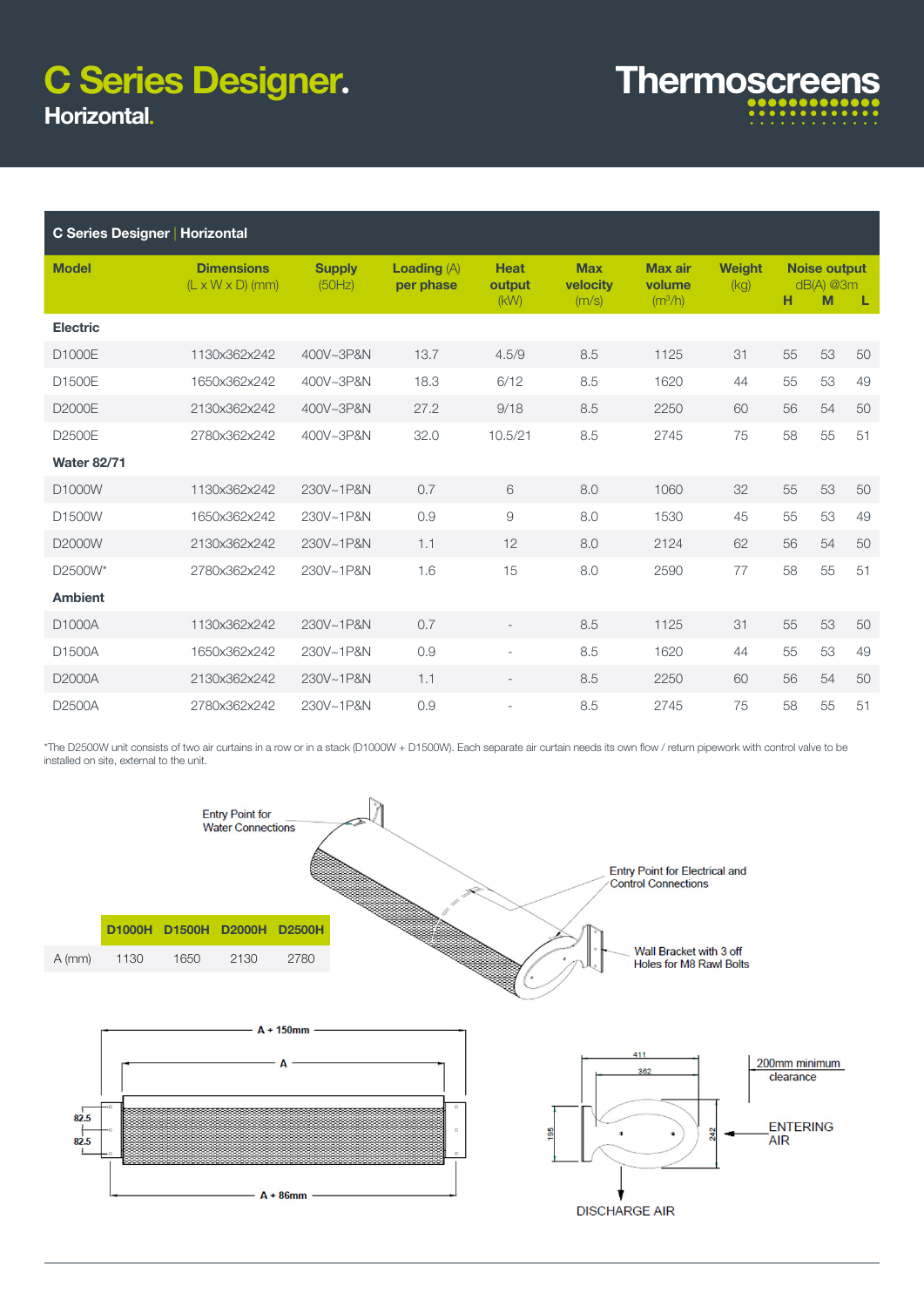## Vertical C Series Designer**.**

| <b>Thermoscreens</b> |  |  |   |  |  |  |  |
|----------------------|--|--|---|--|--|--|--|
|                      |  |  |   |  |  |  |  |
|                      |  |  | . |  |  |  |  |
|                      |  |  | . |  |  |  |  |

| <b>C Series Designer Vertical</b> |                                                   |                         |                                   |                               |                                        |                                       |                       |    |                                         |    |
|-----------------------------------|---------------------------------------------------|-------------------------|-----------------------------------|-------------------------------|----------------------------------------|---------------------------------------|-----------------------|----|-----------------------------------------|----|
| <b>Model</b>                      | <b>Dimensions</b><br>$(L \times W \times D)$ (mm) | <b>Supply</b><br>(50Hz) | <b>Loading</b> $(A)$<br>per phase | <b>Heat</b><br>output<br>(KW) | <b>Max</b><br><b>velocity</b><br>(m/s) | <b>Max air</b><br>volume<br>$(m^3/h)$ | <b>Weight</b><br>(kq) | н  | <b>Noise output</b><br>$dB(A)$ @3m<br>M | L. |
| <b>Electric</b>                   |                                                   |                         |                                   |                               |                                        |                                       |                       |    |                                         |    |
| <b>D1500EV</b>                    | 1650x362x242                                      | 400V~3P&N               | 18.3                              | 6/12                          | 8.5                                    | 1620                                  | 44                    | 55 | 53                                      | 49 |
| D2000EV                           | 2130x362x242                                      | 400V~3P&N               | 27.2                              | 9/18                          | 8.5                                    | 2250                                  | 60                    | 56 | 54                                      | 50 |
| <b>D2500EV</b>                    | 2780x362x242                                      | 400V~3P&N               | 32.0                              | 10.5/21                       | 8.5                                    | 2745                                  | 75                    | 58 | 55                                      | 51 |
| <b>Water 82/71</b>                |                                                   |                         |                                   |                               |                                        |                                       |                       |    |                                         |    |
| D1500W V                          | 1650x362x242                                      | 230V~1P&N               | 0.9                               | 9                             | 8.0                                    | 1530                                  | 45                    | 55 | 53                                      | 49 |
| D2000W V                          | 2130x362x242                                      | 230V~1P&N               | 1.1                               | 12                            | 8.0                                    | 2124                                  | 62                    | 56 | 54                                      | 50 |
| D2500W V*                         | 2780x362x242                                      | 230V~1P&N               | 1.6                               | 15                            | 8.0                                    | 2590                                  | 77                    | 58 | 55                                      | 51 |
| <b>Ambient</b>                    |                                                   |                         |                                   |                               |                                        |                                       |                       |    |                                         |    |
| D1500AV                           | 1650x362x242                                      | 230V~1P&N               | 0.9                               |                               | 8.5                                    | 1620                                  | 44                    | 55 | 53                                      | 49 |
| <b>D2000AV</b>                    | 2130x362x242                                      | 230V~1P&N               | 1.1                               | $\overline{\phantom{a}}$      | 8.5                                    | 2250                                  | 60                    | 56 | 54                                      | 50 |
| D1500AV                           | 2780x362x242                                      | 230V~1P&N               | 1.6                               |                               | 8.5                                    | 2745                                  | 75                    | 58 | 55                                      | 51 |

\*The D2500W unit consists of two air curtains in a row or in a stack (D1000W + D1500W). Each separate air curtain needs its own flow / return pipework with control valve to be installed on site, external to the unit.